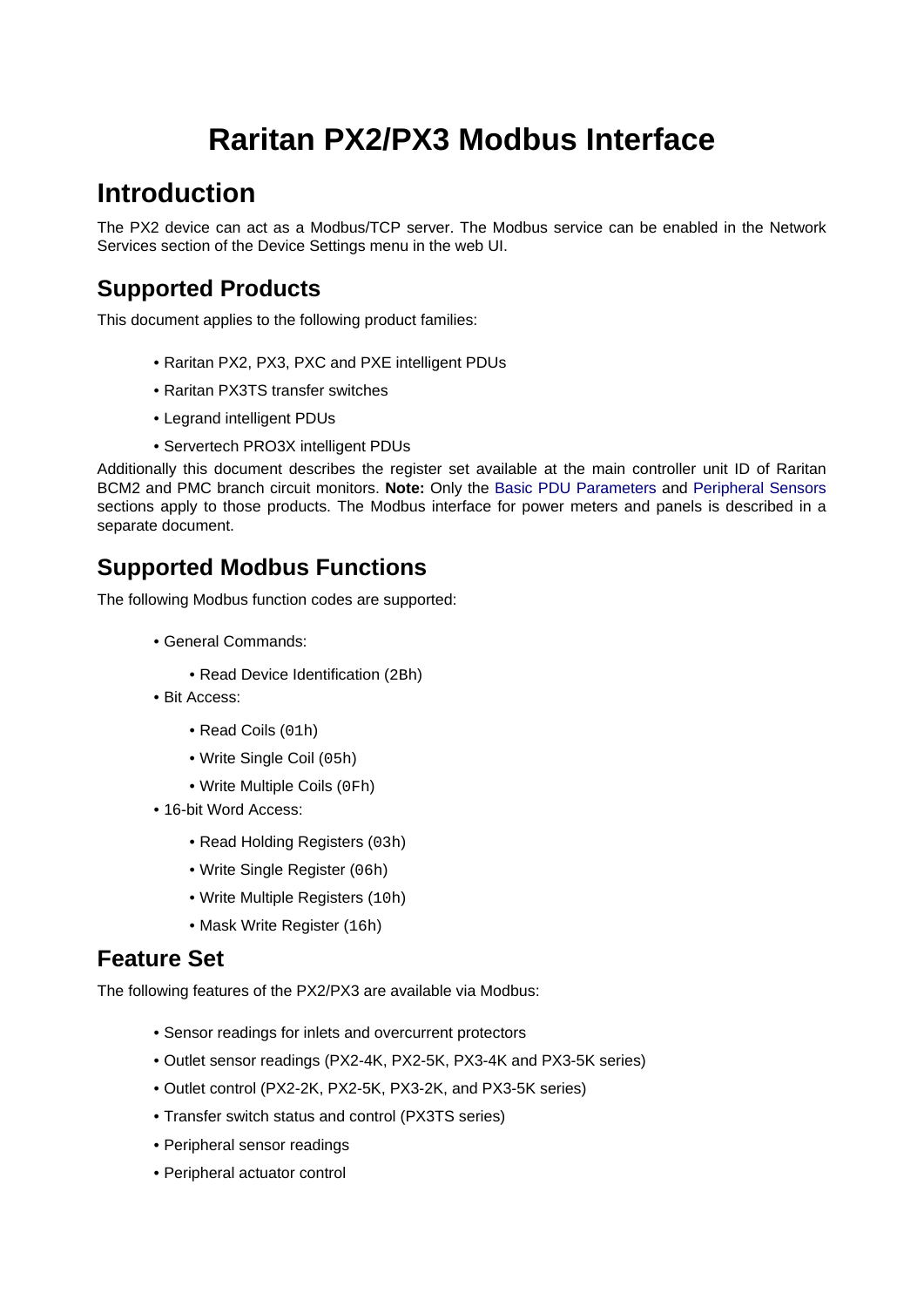# **Register Layout**

#### **Conventions**

- All register or coil addresses are hexadecimal, indicated by a h suffix.
- Data types which span multiple 16-bit registers are big-endian, i.e. the lowest register address contains the most significant bits.
- The following data types are supported for holding registers:
	- Word: 16-bit unsigned integer
	- DWord: 32-bit unsigned integer (two registers, big-endian)
	- QWord: 64-bit unsigned integer (four registers, big-endian)
	- Float: IEEE 32-bit floating point value (two registers, big-endian)
	- Bit Mask: 16 individual bits
- The access flags column can have the following values:
	- R: Read-only register
	- W: Write-only register (writing triggers an action, always reads 0)
	- R/W: Read-write register
- Reading a reserved register usually yields zero, but the meaning may change in future versions.
- Reserved bits in bit mask registers should always be written as 0.

#### **Register Addresses and Numbers**

The Modbus standard supports up to 65536 entities of each register type (input registers, holding register, coils, etc.). Entity addresses range from 0 to 65535 decimal (FFFFh hexadecimal). All register addresses listed in this document refer to these entity addresses.

Some Modbus software uses a 5- or 6-digit entity number convention where the first digit indicates the entity type:

| Type                    | <b>First Digit</b> | 5-Digit Numbers | <b>6-Digit Numbers</b> |
|-------------------------|--------------------|-----------------|------------------------|
| Coil                    | O                  | $00001 - 09999$ | 000001 - 065536        |
| Discrete Input          |                    | 10001 - 19999   | 100001 - 165536        |
| Input Register          | 3                  | 30001 - 39999   | 300001 - 365536        |
| <b>Holding Register</b> | 4                  | $40001 - 49999$ | 400001 - 465536        |

Software packages using the 5-digit convention can only address 9999 entities of each type, so they can only access a limited range of the registers provided by the PX2/PX3 Modbus service. Most notably, the inlet and outlet register blocks are located outside of this range and cannot be accessed.

Software using the 6-digit convention can address all registers provided by the PX2/PX3 Modbus service.

To convert a holding register address from this document to a 5- or 6-digit register number, add 40001 or 400001 to the decimal value of the address. To convert a coil address from this document, just add 1. Some examples:

| Register/Coil            | Address (hex) | Address (dec) | 5-Digit Number | 6-Digit Number |
|--------------------------|---------------|---------------|----------------|----------------|
| Number of Outlets        | 0003h         |               | 40004          | 400004         |
| Peripheral Sensor 4 Type | 0830h         | 2096          | 42097          | 402096         |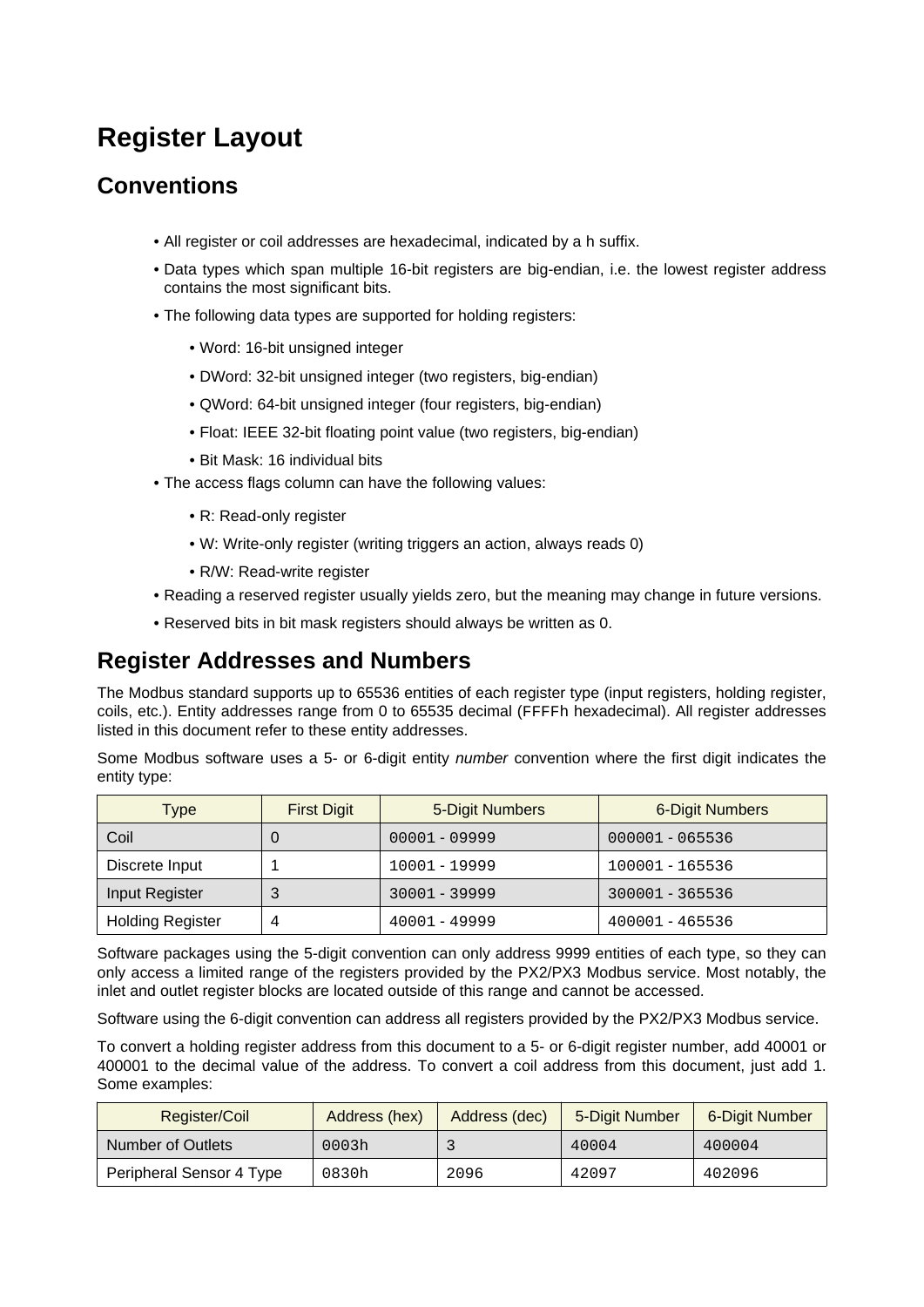| Inlet 1 RMS Current | 300Ah | 12298 | ---   | 412299 |
|---------------------|-------|-------|-------|--------|
| Outlet 1 Relay Coil | 0100h | 256   | 00257 | 000257 |

### **Holding Register Map**

Each PDU component (inlet, outlet, etc.) occupies a block of holding registers starting at a base address. See the referenced sections below for a description of registers inside each block.

| <b>Start</b> | End   | Function                     | <b>See Section</b>            |
|--------------|-------|------------------------------|-------------------------------|
| 0000h        | 0010h | Basic parameters, PDU layout | <b>Basic PDU Parameters</b>   |
| $\cdots$     |       |                              |                               |
| 0800h        | 080Fh | Peripheral sensor 1          | <b>Peripheral Sensors</b>     |
| 0810h        | 081Fh | Peripheral sensor 2          |                               |
|              |       |                              |                               |
| 09F0h        | 09FFh | Peripheral sensor 32         |                               |
|              |       |                              |                               |
| 2000h        | 20FFh | Transfer switch 1            | <b>Transfer Switch</b>        |
|              |       |                              |                               |
| 3000h        | 303Fh | Inlet 1                      | <b>Inlets</b>                 |
| 3040h        | 306Fh | Inlet 1 pole 1               | <b>Poles</b>                  |
| 3070h        | 309Fh | Inlet 1 pole 2               |                               |
| 30A0h        | 30CFh | Inlet 1 pole 3               |                               |
| 30D0h        | 30FFh | Inlet 1 pole 4               |                               |
| 3100h        | 31FFh | Inlet 2 (incl. poles)        |                               |
| $\cdots$     |       |                              |                               |
| 3F00h        | 3FFFh | Inlet 16 (incl. poles)       |                               |
| 4000h        | 403Fh | Overcurrent protector 1      | <b>Overcurrent Protectors</b> |
| 4040h        | 406Fh | OCP 1 pole 1                 | <b>Poles</b>                  |
| 4070h        | 409Fh | OCP 1 pole 2                 |                               |
| 40A0h        | 40CFh | OCP 1 pole 3                 |                               |
| 40D0h        | 40FFh | OCP 1 pole 4                 |                               |
| 4100h        | 41FFh | OCP 2 (incl. poles)          |                               |
| $\cdots$     |       |                              |                               |
| 7F00h        | 7FFFh | OCP 64 (incl. poles)         |                               |
| 8000h        | 80FFh | Outlet 1                     | <b>Outlets</b>                |
| 8040h        | 806Fh | Outlet 1 pole 1              | <b>Poles</b>                  |
| 8070h        | 809Fh | Outlet 1 pole 2              |                               |
| 80A0h        | 80CFh | Outlet 1 pole 3              |                               |
| 80D0h        | 80FFh | Outlet 1 pole 4              |                               |
| 8100h        | 81FFh | Outlet 2 (incl. poles)       |                               |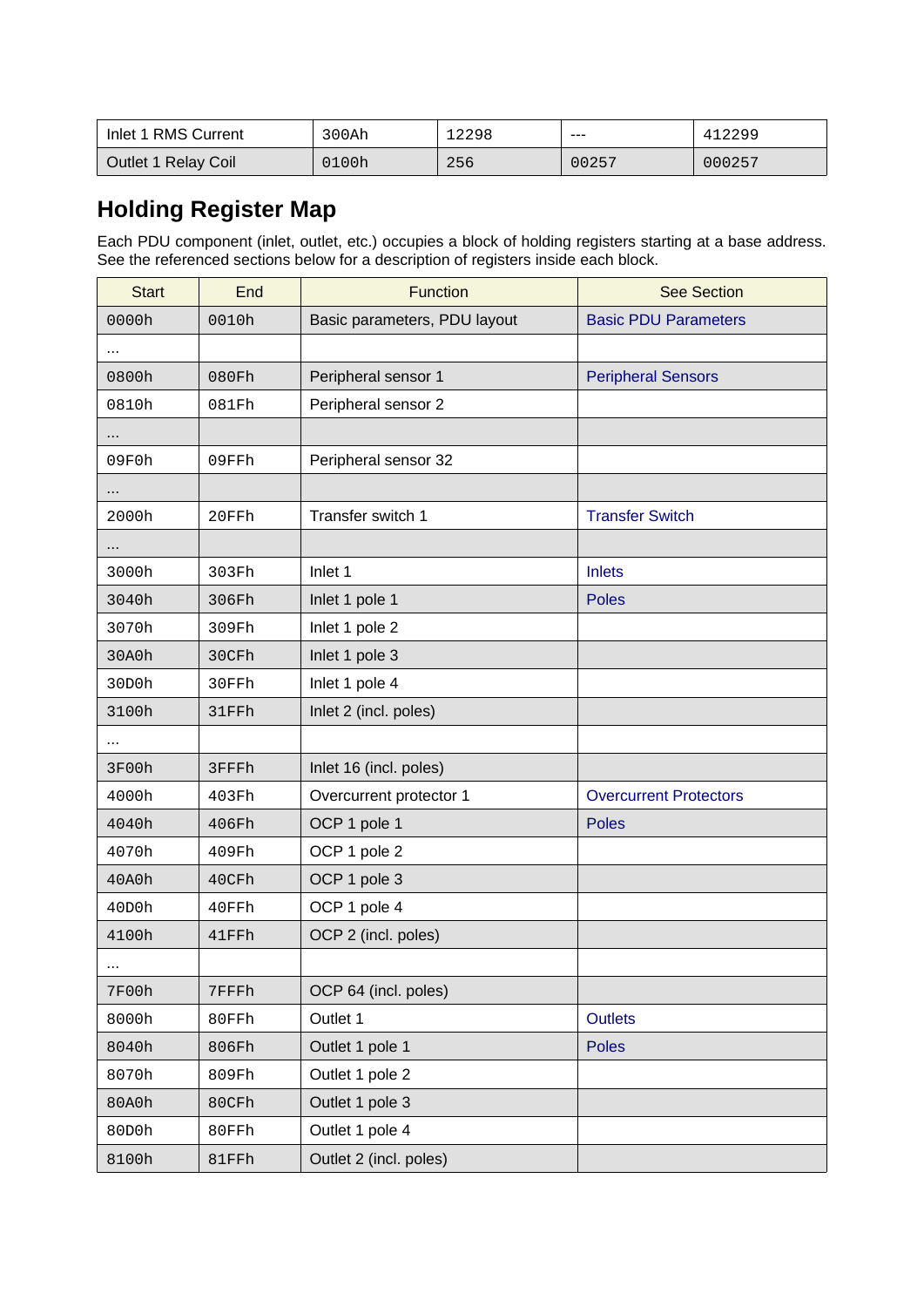| .     |       |                          |  |
|-------|-------|--------------------------|--|
| FF00h | FFFFh | Outlet 128 (incl. poles) |  |

# **Coil Map**

Coils are used to reflect the trip status of overcurrent protectors or the relay control state of switched outlets.

| <b>Coil Address</b> | Access | <b>Function</b>                 |
|---------------------|--------|---------------------------------|
| 0000h               | R      | Overcurrent protector 1 status  |
| 0001h               | R      | Overcurrent protector 2 status  |
| $\cdots$            |        |                                 |
| 003Fh               | R      | Overcurrent protector 64 status |
| $\cdots$            |        |                                 |
| 0100h               | R/W    | Outlet 1 state                  |
| 0101h               | R/W    | Outlet 2 state                  |
| $\cdots$            |        |                                 |
| 017Fh               | R/W    | Outlet 128 state                |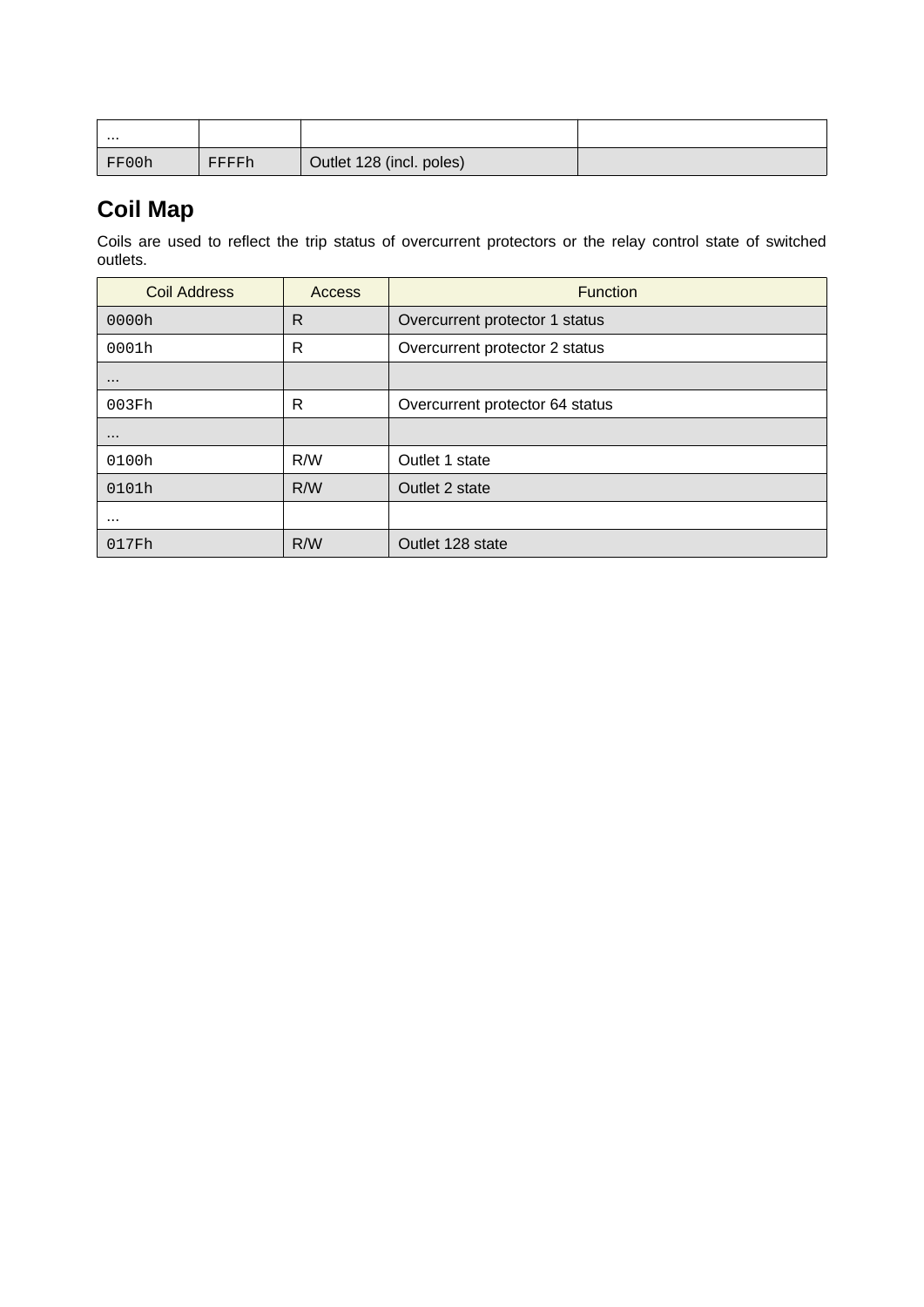# <span id="page-4-0"></span>**Basic PDU Parameters**

| <b>Address</b> | Type | <b>Access</b> | Parameter                                       |
|----------------|------|---------------|-------------------------------------------------|
| 0000h          | Word | R             | Register set version (8 bit major, 8 bit minor) |
| 0001h          | Word | R             | Number of inlets                                |
| 0002h          | Word | R             | Number of overcurrent protectors                |
| 0003h          | Word | R             | Number of outlets                               |
| 0004h          | Word | R             | Number of transfer switches                     |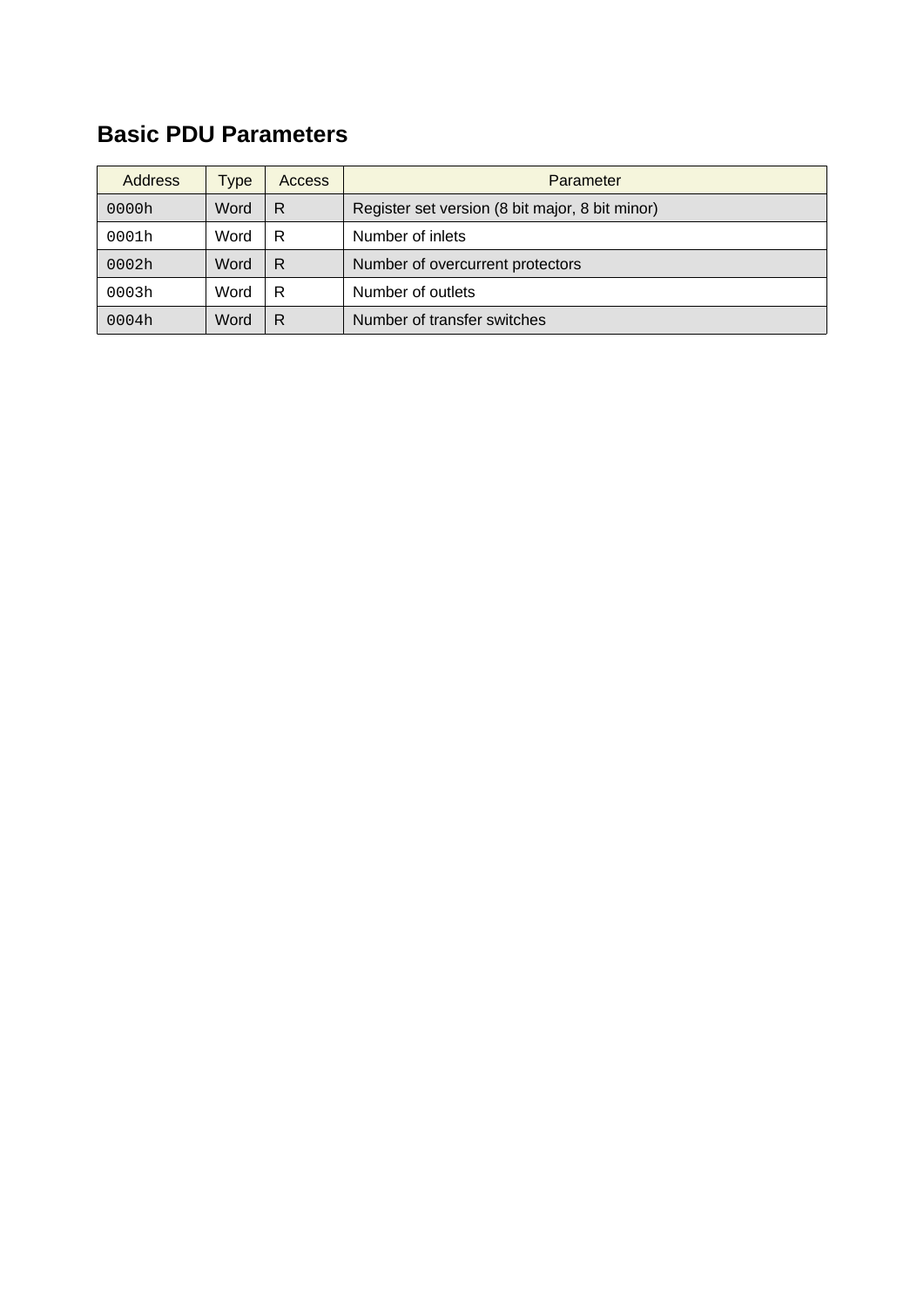### <span id="page-5-0"></span>**Peripheral Sensors**

Up to 32 peripheral sensors are supported. Each sensor occupies a block of 16 holding registers. The base address of a sensor's register block is determined by the following formula, with i being a sensor number between 0 and 31:

base address =  $0800h + i * 10h$ 

The full register address is determined by adding the offset from the table below to this base address. For example the reading of the third peripheral sensor  $(i = 2)$  is in register:

 $register$  address = base address  $+$  offset  $= 0800h + 2 * 10h + 02h$ = 0822h (or 2082 decimal)

| <b>Offset</b> | <b>Type</b> | <b>Access</b> | Parameter                                                  |
|---------------|-------------|---------------|------------------------------------------------------------|
| 00h           | Word        | $\mathsf{R}$  | Sensor type:                                               |
|               |             |               | · 0: unassigned                                            |
|               |             |               | • 1: Temperature in °C                                     |
|               |             |               | • 2: Relative humidity in %                                |
|               |             |               | • 3: Air flow in m/s                                       |
|               |             |               | • 4: Air pressure in Pa                                    |
|               |             |               | • 5: Contact closure (0: off, 1: on)                       |
|               |             |               | • 6: Vibration in G                                        |
|               |             |               | • 7: Water leak (0: normal, 1: alarm)                      |
|               |             |               | • 8: Smoke detector (0: normal, 1: alarm)                  |
|               |             |               | • 9: Ambient light in lux                                  |
|               |             |               | • 10: Dry contact (actuator, 0: off, 1: on)                |
|               |             |               | • 11: Magnetic contact (0: off, 1: on)                     |
|               |             |               | • 12: Passive IR motion detector (0: off, 1: on)           |
|               |             |               | • 13: Tamper detector (0: normal, 1: alarm)                |
|               |             |               | • 14: Powered dry contact (actuator, 0: off, 1: on)        |
|               |             |               | • 15: Absolute humidity in g/m^3                           |
|               |             |               | • 16: Acceleration in G                                    |
|               |             |               | • 17: Door state (0: open, 1: closed)                      |
|               |             |               | • 18: Door lock state (0: open, 1: closed)                 |
|               |             |               | • 19: Door handle lock switch (0: open, 1: closed)         |
| 01h           | Word        | $\mathsf{R}$  | State (for discrete sensors)                               |
| $02h - 03h$   | Float       | $\mathsf{R}$  | Sensor reading (for numerical sensors, see above for unit) |
| 04h           | Word        | R/W           | Actuator control                                           |
| $05h - 0Fh$   |             |               | Reserved                                                   |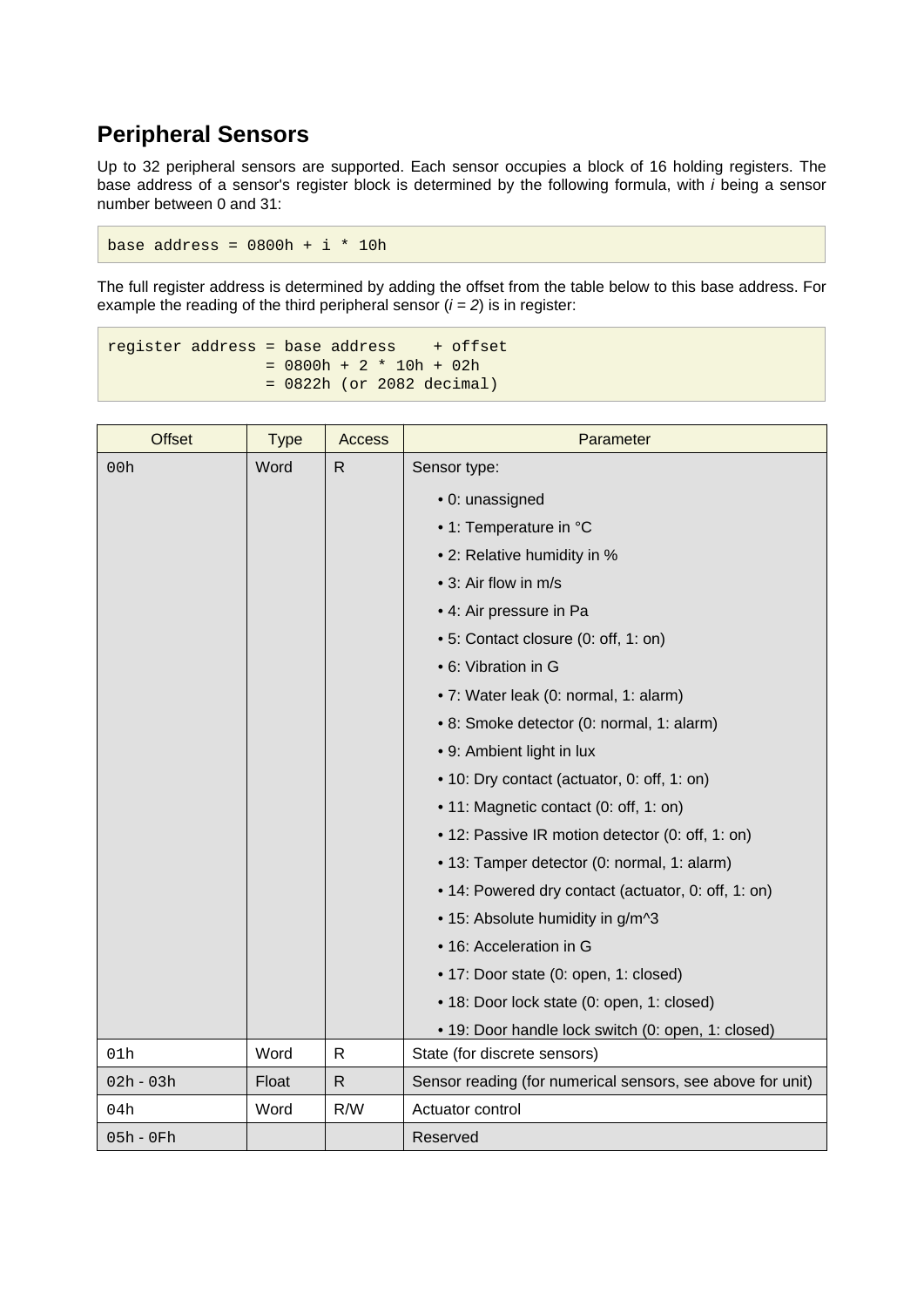# <span id="page-6-0"></span>**Transfer Switch**

For PX3TS models the transfer switch information is held in a register block starting at address 2000h.

| <b>Address</b>    | <b>Type</b> | <b>Access</b> | Parameter                                                                                      |
|-------------------|-------------|---------------|------------------------------------------------------------------------------------------------|
| 2000h             | Bit         | $\mathsf{R}$  | Transfer switch capabilities (supported sensors):                                              |
|                   | <b>Mask</b> |               | • Bit 0: Inlet voltage phase difference sensor                                                 |
|                   |             |               | • Bits 1~15: Reserved                                                                          |
| 2001h             | Word        | $\mathsf{R}$  | Active inlet:                                                                                  |
|                   |             |               | • 0: No active inlet                                                                           |
|                   |             |               | $\bullet$ 1: Inlet 1                                                                           |
|                   |             |               | $\bullet$ 2: Inlet 2                                                                           |
| 2002 <sub>h</sub> | Word        | $\mathsf{R}$  | Preferred inlet:                                                                               |
|                   |             |               | $\bullet$ 1: Inlet 1                                                                           |
|                   |             |               | $\bullet$ 2: Inlet 2                                                                           |
| 2003h             | Word        | W             | Transfer to inlet. If the new inlet is available, it will<br>become both active and preferred. |
|                   |             |               | • Bits 0~30: New active inlet (1 or 2)                                                         |
|                   |             |               | . Bit 31: Force switch even if the phase difference<br>between the inlets is too large         |
| 2004h             | <b>Bit</b>  | $\mathsf{R}$  | Fault flags:                                                                                   |
|                   | <b>Mask</b> |               | • Bit 0: Inlet phases out of sync                                                              |
|                   |             |               | • Bit 1: Overload alarm                                                                        |
|                   |             |               | • Bits 2~15: Reserved                                                                          |
| 2005h             | Bit         | $\mathsf{R}$  | Inlet 1 fault flags:                                                                           |
|                   | Mask        |               | • Bit 0: +12 V power supply fault                                                              |
|                   |             |               | • Bit 1: Fuse blown                                                                            |
|                   |             |               | • Bit 2: MOV surge protector fault                                                             |
|                   |             |               | · Bit 3: Switch open                                                                           |
|                   |             |               | · Bit 4: Switch short                                                                          |
|                   |             |               | · Bits 5~15: Reserved                                                                          |
| 2006h             | Bit<br>Mask | $\mathsf{R}$  | Inlet 2 fault flags (see above)                                                                |
| 2007h             |             |               | Reserved                                                                                       |
| 2008h - 2009h     | Float       | $\mathsf{R}$  | Inlet phase sync angle in degrees                                                              |
| 200Ah - 201Fh     |             |               | Reserved                                                                                       |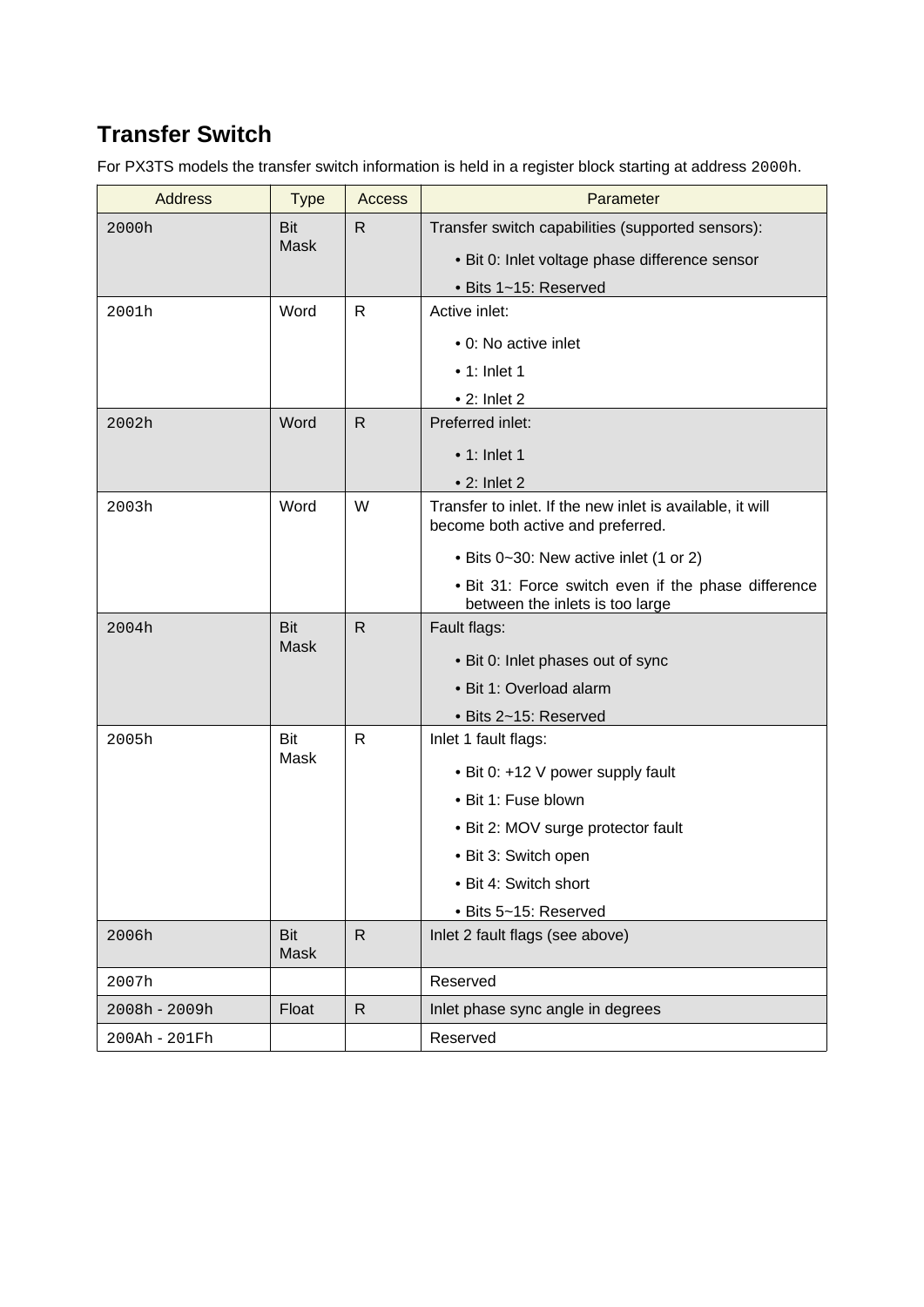| 2020h | Bit         | R/W | Transfer settings:                                            |
|-------|-------------|-----|---------------------------------------------------------------|
|       | Mask        |     | · Bit 0: Enable automatic retransfer                          |
|       |             |     | . Bit 1: Suppress automatic retransfer on phase<br>sync alarm |
|       |             |     | • Bit 2: Enable manual transfer front panel button            |
|       |             |     | • Bits 3~15: Reserved                                         |
| 2021h | Word        | R/W | Automatic retransfer wait time in seconds                     |
| 2022h | Bit         | R/W | Inlet 1 enabled voltage thresholds:                           |
|       | Mask        |     | • Bit 0: Lower critical threshold enabled                     |
|       |             |     | • Bit 1: Lower warning threshold enabled                      |
|       |             |     | • Bit 2: Upper warning threshold enabled                      |
|       |             |     | • Bit 3: Upper critical threshold enabled                     |
|       |             |     | • Bits 4~15: Reserved                                         |
| 2023h | Word        | R/W | Inlet 1 lower critical voltage threshold (0.01 V)             |
| 2024h | Word        | R/W | Inlet 1 lower warning voltage threshold (0.01 V)              |
| 2025h | Word        | R/W | Inlet 1 upper warning voltage threshold (0.01 V)              |
| 2026h | Word        | R/W | Inlet 1 upper critical voltage threshold (0.01 V)             |
| 2027h | Word        | R/W | Inlet 1 voltage assertion timeout (seconds)                   |
| 2028h | Word        | R/W | Inlet 1 voltage deassertion hysteresis (0.01 V)               |
| 2029h | <b>Bit</b>  | R/W | Inlet 1 enabled frequency thresholds:                         |
|       | <b>Mask</b> |     | • Bit 0: Lower critical threshold enabled                     |
|       |             |     | • Bit 1: Lower warning threshold enabled                      |
|       |             |     | • Bit 2: Upper warning threshold enabled                      |
|       |             |     | • Bit 3: Upper critical threshold enabled                     |
|       |             |     | • Bits 4~15: Reserved                                         |
| 202Ah | Word        | R/W | Inlet 1 lower critical frequency threshold (0.01 Hz)          |
| 202Bh | Word        | R/W | Inlet 1 lower warning frequency threshold (0.01 Hz)           |
| 202Ch | Word        | R/W | Inlet 1 upper warning frequency threshold (0.01 Hz)           |
| 202Dh | Word        | R/W | Inlet 1 upper critical frequency threshold (0.01 Hz)          |
| 202Eh | Word        | R/W | Inlet 1 frequency assertion timeout (seconds)                 |
| 202Fh | Word        | R/W | Inlet 1 frequency deassertion hysteresis (0.01 Hz)            |
| 2030h | Bit         | R/W | Inlet 2 enabled voltage thresholds:                           |
|       | Mask        |     | · Bit 0: Lower critical threshold enabled                     |
|       |             |     | • Bit 1: Lower warning threshold enabled                      |
|       |             |     | • Bit 2: Upper warning threshold enabled                      |
|       |             |     | • Bit 3: Upper critical threshold enabled                     |
|       |             |     | · Bits 4~15: Reserved                                         |
| 2031h | Word        | R/W | Inlet 2 lower critical voltage threshold (0.01 V)             |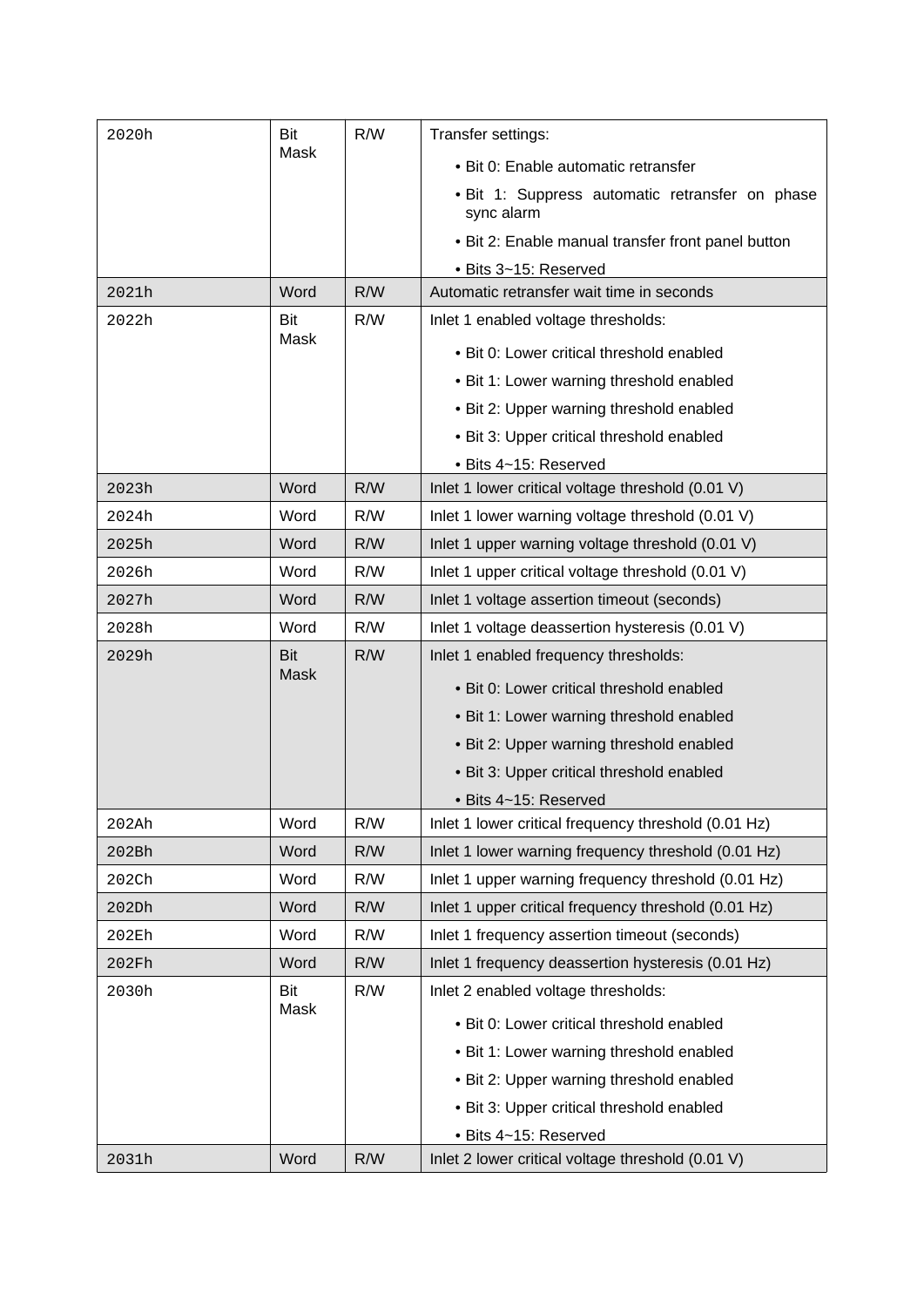| 2032h         | Word       | R/W | Inlet 2 lower warning voltage threshold (0.01 V)     |
|---------------|------------|-----|------------------------------------------------------|
| 2033h         | Word       | R/W | Inlet 2 upper warning voltage threshold (0.01 V)     |
| 2034h         | Word       | R/W | Inlet 2 upper critical voltage threshold (0.01 V)    |
| 2035h         | Word       | R/W | Inlet 2 voltage assertion timeout (seconds)          |
| 2036h         | Word       | R/W | Inlet 2 voltage deassertion hysteresis (0.01 V)      |
| 2037h         | <b>Bit</b> | R/W | Inlet 2 enabled frequency thresholds:                |
|               | Mask       |     | • Bit 0: Lower critical threshold enabled            |
|               |            |     | • Bit 1: Lower warning threshold enabled             |
|               |            |     | • Bit 2: Upper warning threshold enabled             |
|               |            |     | • Bit 3: Upper critical threshold enabled            |
|               |            |     | • Bits 4~15: Reserved                                |
| 2038h         | Word       | R/W | Inlet 2 lower critical frequency threshold (0.01 Hz) |
| 2039h         | Word       | R/W | Inlet 2 lower warning frequency threshold (0.01 Hz)  |
| 203Ah         | Word       | R/W | Inlet 2 upper warning frequency threshold (0.01 Hz)  |
| 203Bh         | Word       | R/W | Inlet 2 upper critical frequency threshold (0.01 Hz) |
| 203Ch         | Word       | R/W | Inlet 2 frequency assertion timeout (seconds)        |
| 203Dh         | Word       | R/W | Inlet 2 frequency deassertion hysteresis (0.01 Hz)   |
| 203Eh - 20FFh |            |     | Reserved                                             |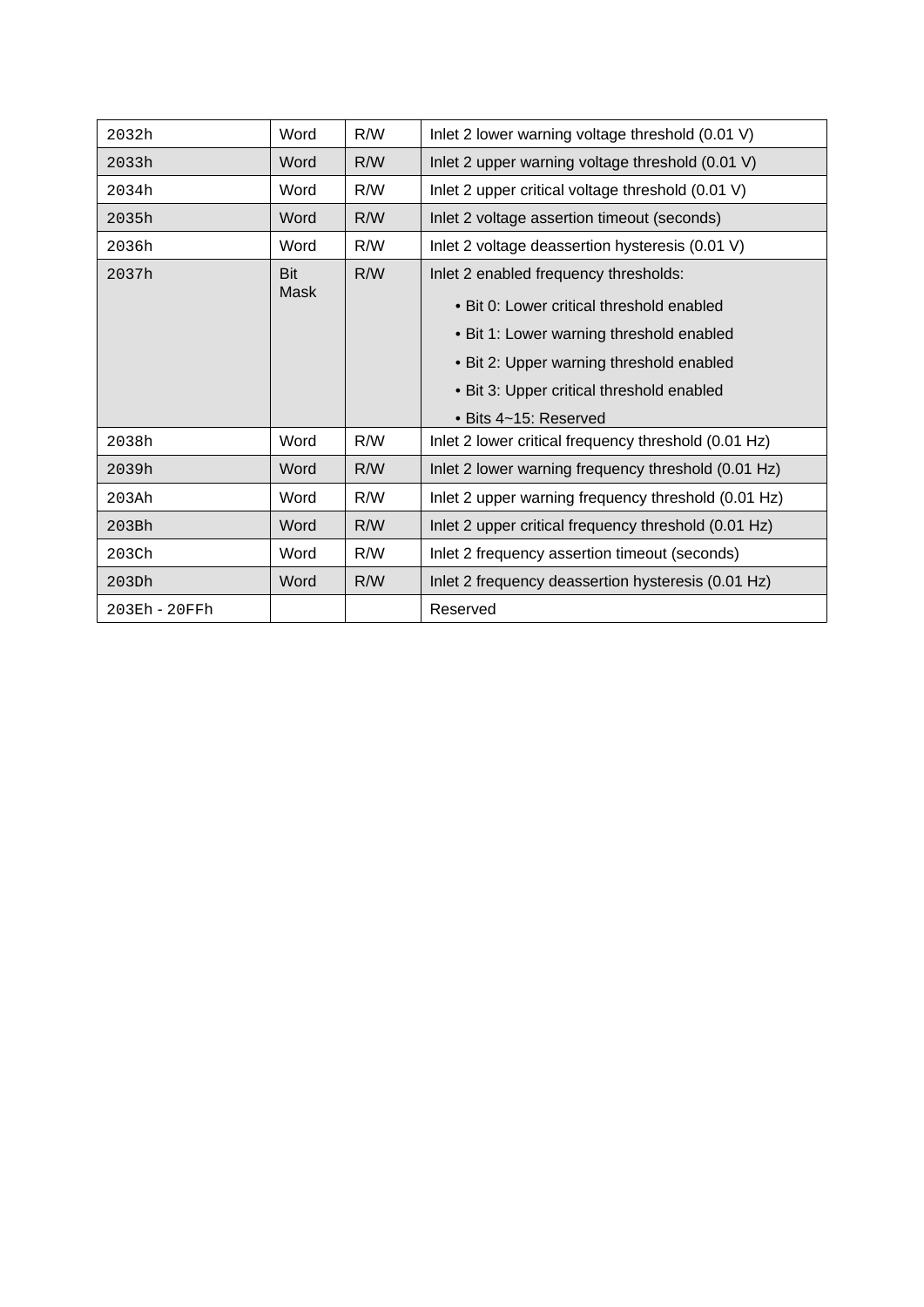#### <span id="page-9-0"></span>**Inlets**

Up to 16 inlets are supported. Each inlet occupies a block of 256 holding registers. The base address of an inlet's register block is determined by the following formula, with i being an inlet number between 0 and 15:

base address =  $3000h + i * 100h$ 

The full register address is determined by adding the offset from the table below to this base address. For example the line frequency of the first inlet  $(i = 0)$  is in register:

```
register address = base address + offset
   = 3000h + 0 * 100h + 22h = 3022h (or 12322 decimal)
```
The sensor readings listed in the table are inlet-global readings. In case of three-phase inlets the per-phase readings can be found in the pole blocks starting at offsets 40h, 70h, A0h and D0h. See section [Poles](#page-14-0) below for details.

| <b>Offset</b> | <b>Type</b>     | <b>Access</b> | Parameter                               |
|---------------|-----------------|---------------|-----------------------------------------|
| 00h           | <b>Bit Mask</b> | R             | Inlet capabilities (supported sensors): |
|               |                 |               | • Bit 0: RMS voltage                    |
|               |                 |               | • Bit 1: RMS current                    |
|               |                 |               | • Bit 2: Peak current                   |
|               |                 |               | · Bit 3: Reserved                       |
|               |                 |               | • Bit 4: Unbalanced current             |
|               |                 |               | • Bit 5: Active power                   |
|               |                 |               | • Bit 6: Apparent power                 |
|               |                 |               | • Bit 7: Power factor                   |
|               |                 |               | • Bit 8: Active energy counter          |
|               |                 |               | • Bit 9: Apparent energy counter        |
|               |                 |               | • Bit 10: Phase angle                   |
|               |                 |               | • Bit 11: Line frequency                |
|               |                 |               | • Bit 12: Reactive power                |
|               |                 |               | • Bit 13: Reactive energy counter       |
|               |                 |               | • Bit 14: Power quality                 |
|               |                 |               | • Bit 15: Surge protector status        |
| 01h           | <b>Bit Mask</b> | $\mathsf{R}$  | Inlet capabilities (continued):         |
|               |                 |               | • Bit 0: Residual current               |
|               |                 |               | • Bit 1: Residual DC current            |
|               |                 |               | · Bits 2~15: Reserved                   |
| 02h           | Word            | $\mathsf{R}$  | Number of inlet poles                   |
| 03h           | Word            | $\mathsf{R}$  | Minimum voltage rating in V             |
| 04h           | Word            | $\mathsf{R}$  | Maximum voltage rating in V             |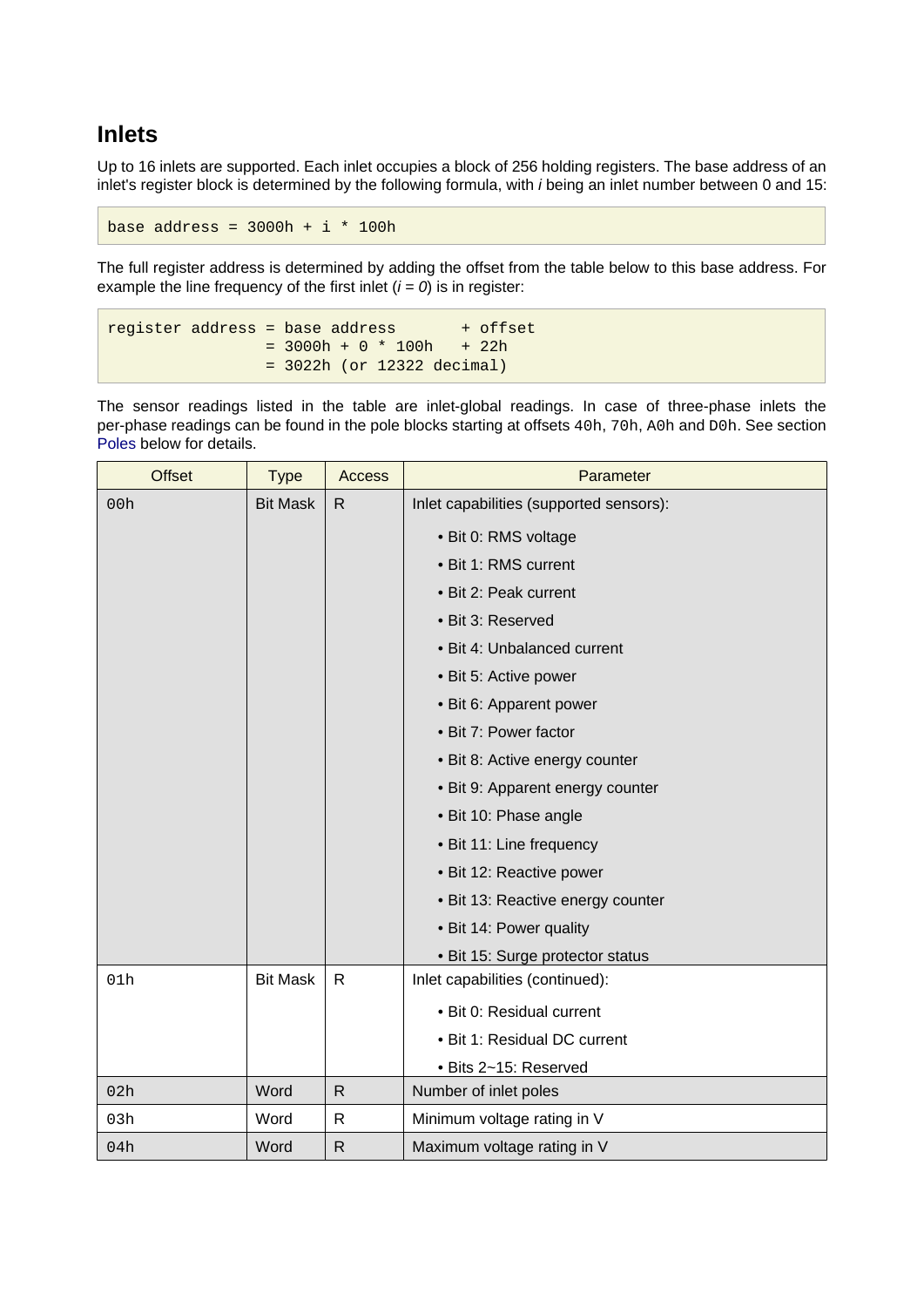| 05h             | Word  | $\mathsf{R}$ | Current rating in A                                |
|-----------------|-------|--------------|----------------------------------------------------|
| $06h - 07h$     |       |              | Reserved                                           |
| 08h - 09h       | Float | $\mathsf{R}$ | RMS voltage reading in V                           |
| $0$ Ah - $0$ Bh | Float | $\mathsf{R}$ | RMS current reading in A                           |
| $0$ Ch - $0$ Fh |       |              | Reserved                                           |
| $10h - 11h$     | Float | $\mathsf{R}$ | Unbalanced current reading in %                    |
| $12h - 13h$     | Float | $\mathsf{R}$ | Active power reading in W                          |
| $14h - 15h$     | Float | $\mathsf{R}$ | Apparent power reading in VA                       |
| $16h - 17h$     | Float | $\mathsf{R}$ | Power factor reading (no unit)                     |
| 18h - 1Bh       | QWord | $\mathsf{R}$ | Active energy counter in Wh                        |
| $1Ch - 1Fh$     | QWord | $\mathsf{R}$ | Apparent energy counter in VAh                     |
| $20h - 21h$     | Float | $\mathsf{R}$ | Phase angle between voltage and current in degrees |
| $22h - 23h$     | Float | $\mathsf{R}$ | Line frequency reading in Hz                       |
| $24h - 25h$     | Float | $\mathsf{R}$ | Reactive power reading in var                      |
| 26h - 29h       | QWord | $\mathsf{R}$ | Reactive energy counter in varh                    |
| 2Ah             | Word  | $\mathsf{R}$ | Power quality:                                     |
|                 |       |              | • 0: Unknown                                       |
|                 |       |              | • 1: Normal                                        |
|                 |       |              | • 2: Warning                                       |
|                 |       |              | • 3: Critical                                      |
| 2Bh - 2Fh       |       |              | Reserved                                           |
| 30h             | Word  | $\mathsf{R}$ | Surge protector status:                            |
|                 |       |              | $\bullet$ 0: OK                                    |
|                 |       |              | • 1: Alarm                                         |
| 31h             | Word  | ${\sf R}$    | Residual current status:                           |
|                 |       |              | • 0: Unknown                                       |
|                 |       |              | • 1: Normal                                        |
|                 |       |              | • 2: Warning                                       |
|                 |       |              | • 3: Critical                                      |
|                 |       |              | • 4: Self-Test                                     |
|                 |       |              | • 5: Failure                                       |
| $32h - 33h$     | Float | $\mathsf{R}$ | Residual current reading in A                      |
| $34h - 35h$     | Float | $\mathsf{R}$ | Residual DC current reading in A                   |
| 36h - 3Fh       |       |              | Reserved                                           |
| $40h - 6Fh$     |       |              | Pole 1 (see Poles)                                 |
| 70h - 9Fh       |       |              | Pole 2                                             |
| A0h - CFh       |       |              | Pole 3                                             |
| D0h - FFh       |       |              | Pole 4                                             |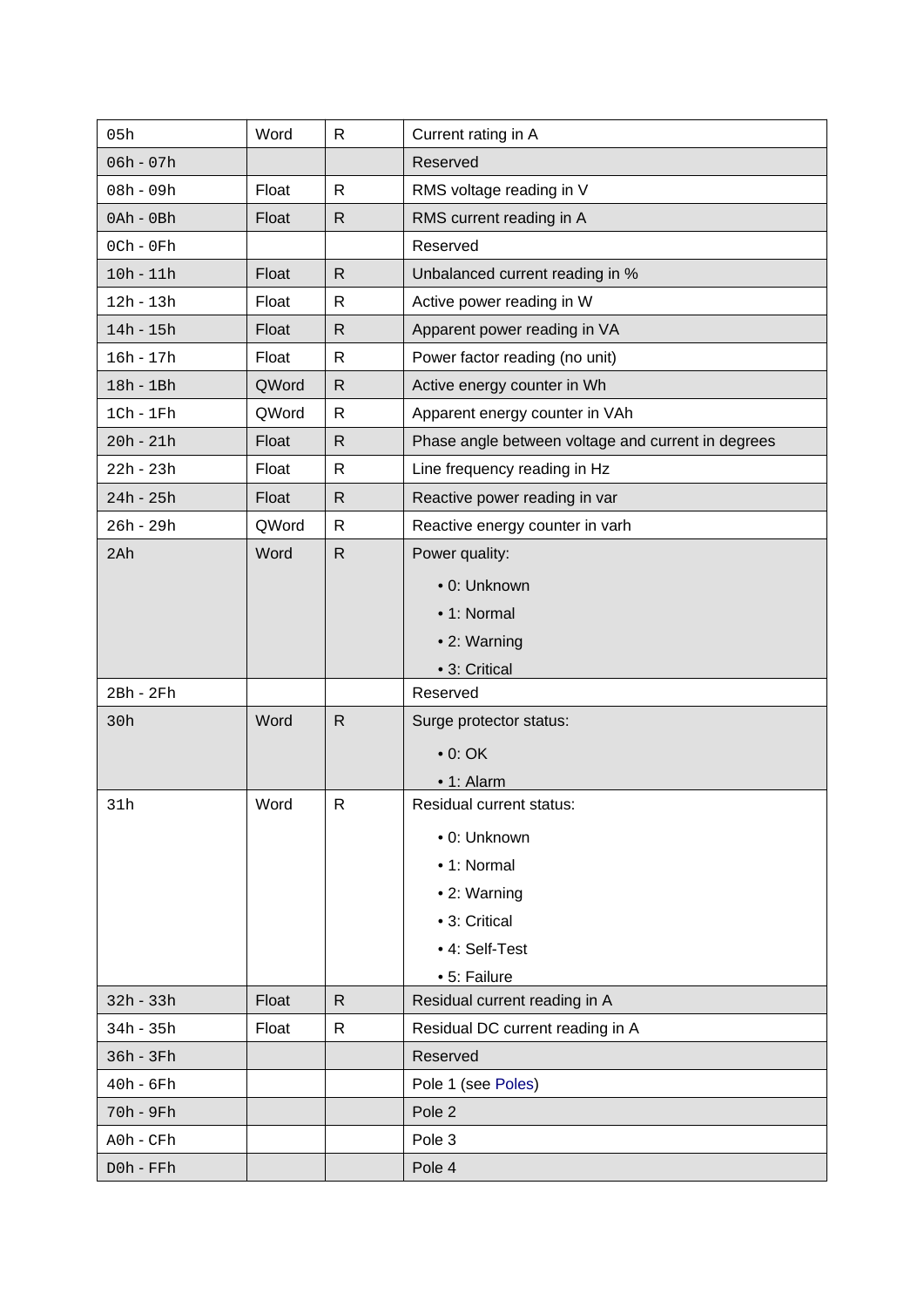#### <span id="page-11-0"></span>**Overcurrent Protectors**

Up to 64 overcurrent protectors (OCP) are supported. Each OCP occupies a block of 256 holding registers. The base address of an OCP's register block is determined by the following formula, with i being an OCP number between 0 and 63:

base address =  $4000h + i * 100h$ 

The full register address is determined by adding the offset from the table below to this base address. For example the RMS current reading of the fourth OCP  $(i = 3)$  is in register:

```
register address = base address + offset
    = 4000h + 3 * 100h + 0Ah = 430Ah (or 17162 decimal)
```
The OCP trip states are reflected in a coils ranging from 0000h (OCP 1) to 003Fh (OCP 64). A coil value of 1 indicates a closed (good) OCP, a coil value of 0 indicates an open (tripped) OCP. Trip status coils are read-only.

| <b>Offset</b>   | <b>Type</b>     | Access       | Parameter                             |
|-----------------|-----------------|--------------|---------------------------------------|
| 00h             | <b>Bit Mask</b> | R.           | Capabilities (supported sensors):     |
|                 |                 |              | • Bit 0: Reserved                     |
|                 |                 |              | • Bit 1: RMS current                  |
|                 |                 |              | • Bit 2: Peak current                 |
|                 |                 |              | • Bits 3~14: Reserved                 |
|                 |                 |              | · Bit 15: Trip detection              |
| 01h             |                 |              | Reserved                              |
| 02h             | Word            | $\mathsf{R}$ | Number of overcurrent protector poles |
| $03h - 04h$     |                 |              | Reserved                              |
| 05h             | Word            | $\mathsf{R}$ | Current rating in A                   |
| $06h - 09h$     |                 |              | Reserved                              |
| $0$ Ah - $0$ Bh | Float           | R            | RMS current reading in A              |
| $0$ Ch - $0$ Dh | Float           | $\mathsf{R}$ | Peak current reading in A             |
| $0Eh - 3Fh$     |                 |              | Reserved                              |
| $40h - 6Fh$     |                 |              | Pole 1 (see Poles)                    |
| 70h - 9Fh       |                 |              | Pole 2                                |
| $A0h$ - $CFh$   |                 |              | Pole 3                                |
| $D0h$ - $FFh$   |                 |              | Pole 4                                |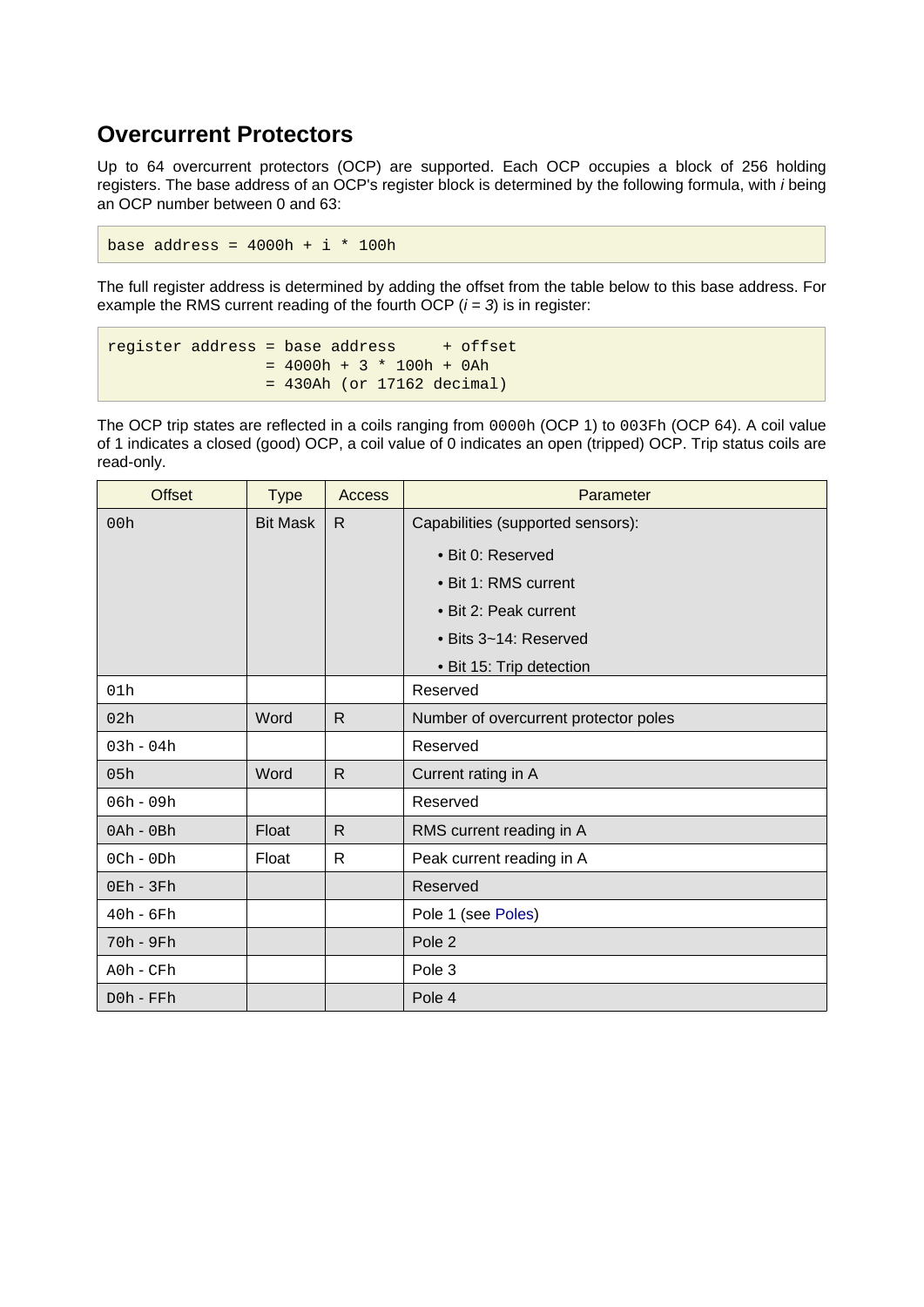### <span id="page-12-0"></span>**Outlets**

Up to 128 outlets are supported. Each outlet occupies a block of 256 holding registers. The base address of an outlet's register block is determined by the following formula, with i being an outlet number between 0 and 127:

base address =  $8000h + i * 100h$ 

The full register address is determined by adding the offset from the table below to this base address. For example the RMS current reading of the fourth outlet  $(i = 3)$  is in register:

```
register address = base address + offset
    = 8000h + 3 * 100h + 0Ah = 830Ah (or 33546 decimal)
```
In case of switched outlets the relay status is reflected and can be controlled by reading or writing a coil. Outlet coil addresses range from 0100h (outlet 1) to 017Fh (outlet 128). A coil value of 1 indicates the outlet is switched on, a coil value of 0 indicates the outlet is switched off. Whether or not an outlet is switched can be determined by checking bit 15 of the respective outlet's capabilities register.

| <b>Offset</b> | <b>Type</b>     | <b>Access</b> | Parameter                                  |
|---------------|-----------------|---------------|--------------------------------------------|
| 00h           | <b>Bit Mask</b> | $\mathsf{R}$  | Outlet capabilities (supported sensors):   |
|               |                 |               | • Bit 0: RMS voltage                       |
|               |                 |               | • Bit 1: RMS current                       |
|               |                 |               | · Bits 2~3: Reserved                       |
|               |                 |               | • Bit 4: Unbalanced current                |
|               |                 |               | • Bit 5: Active power                      |
|               |                 |               | • Bit 6: Apparent power                    |
|               |                 |               | • Bit 7: Power factor                      |
|               |                 |               | • Bit 8: Active energy counter             |
|               |                 |               | • Bit 9: Apparent energy counter           |
|               |                 |               | • Bit 10: Phase angle                      |
|               |                 |               | • Bit 11: Line frequency                   |
|               |                 |               | • Bit 12: Reactive power                   |
|               |                 |               | • Bit 13: Reactive energy counter          |
|               |                 |               | · Bit 14: Reserved                         |
|               |                 |               | • Bit 15: Outlet control coil (switchable) |
| 01h           |                 |               | Reserved                                   |
| 02h           | Word            | $\mathsf{R}$  | Number of outlet poles                     |
| 03h           | Word            | $\mathsf{R}$  | Minimum voltage rating in V                |
| 04h           | Word            | $\mathsf{R}$  | Maximum voltage rating in V                |
| 05h           | Word            | $\mathsf{R}$  | Current rating in A                        |
| $06h - 07h$   |                 |               | Reserved                                   |
| $08h - 09h$   | Float           | $\mathsf{R}$  | RMS voltage reading in V                   |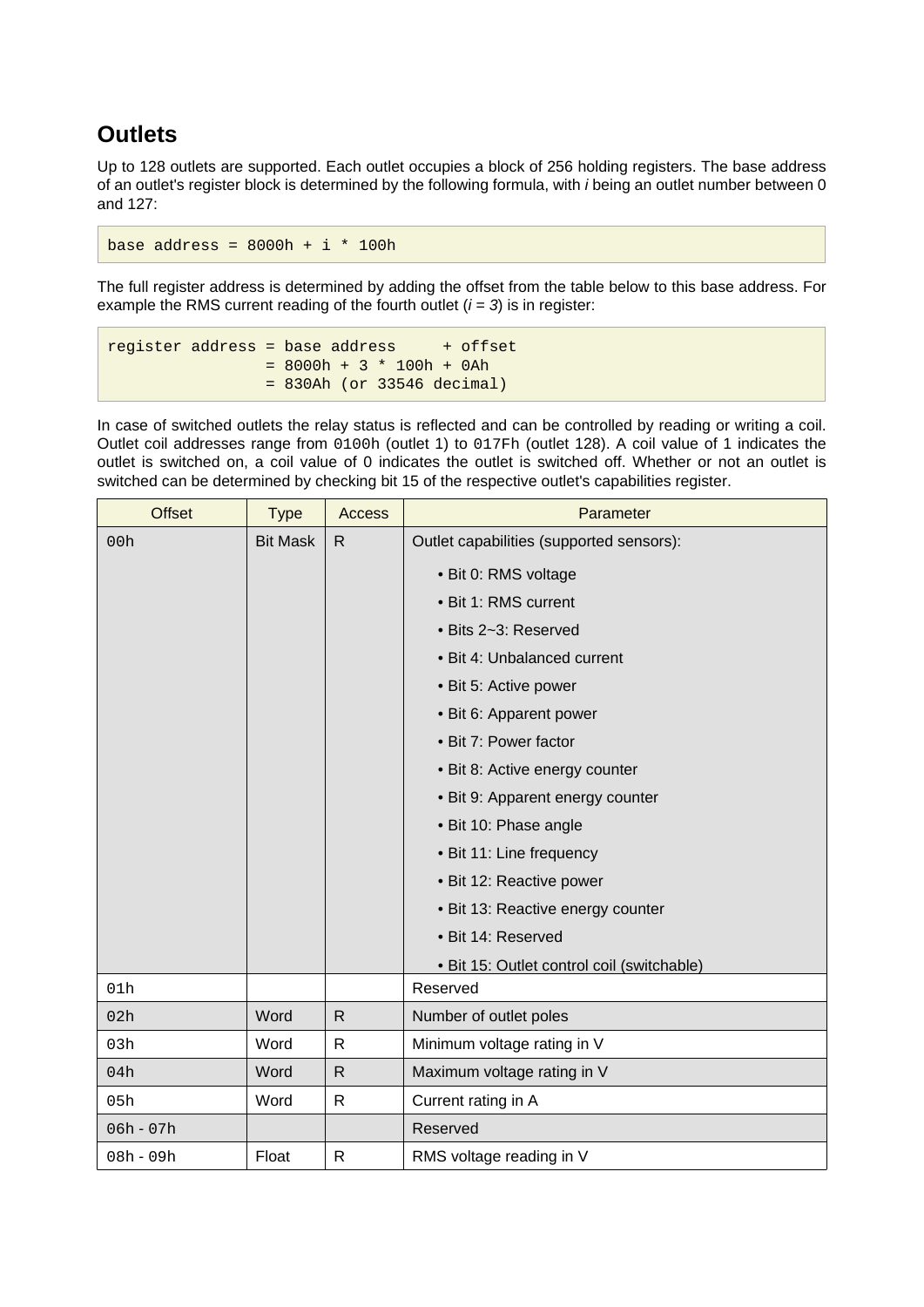| $0$ Ah - $0$ Bh | Float | R  | RMS current reading in A                           |
|-----------------|-------|----|----------------------------------------------------|
| $0$ Ch - $0$ Fh |       |    | Reserved                                           |
| $10h - 11h$     | Float | R  | Unbalanced current reading in %                    |
| $12h - 13h$     | Float | R  | Active power reading in W                          |
| $14h - 15h$     | Float | R. | Apparent power reading in VA                       |
| $16h - 17h$     | Float | R. | Power factor reading (no unit)                     |
| 18h - 1Bh       | QWord | R  | Active energy counter in Wh                        |
| $1ch - 1Fr$     | QWord | R  | Apparent energy counter in VAh                     |
| $20h - 21h$     | Float | R  | Phase angle between voltage and current in degrees |
| $22h - 23h$     | Float | R. | Line frequency reading in Hz                       |
| $24h - 25h$     | Float | R. | Reactive power reading in var                      |
| $26h - 29h$     | QWord | R  | Reactive energy counter in varh                    |
| 2Ah - 3Fh       |       |    | Reserved                                           |
| $40h - 6Fh$     |       |    | Pole 1 (see Poles)                                 |
| $70h - 9Fh$     |       |    | Pole 2                                             |
| $A0h$ - $CFh$   |       |    | Pole 3                                             |
| $D0h$ - $FFh$   |       |    | Pole 4                                             |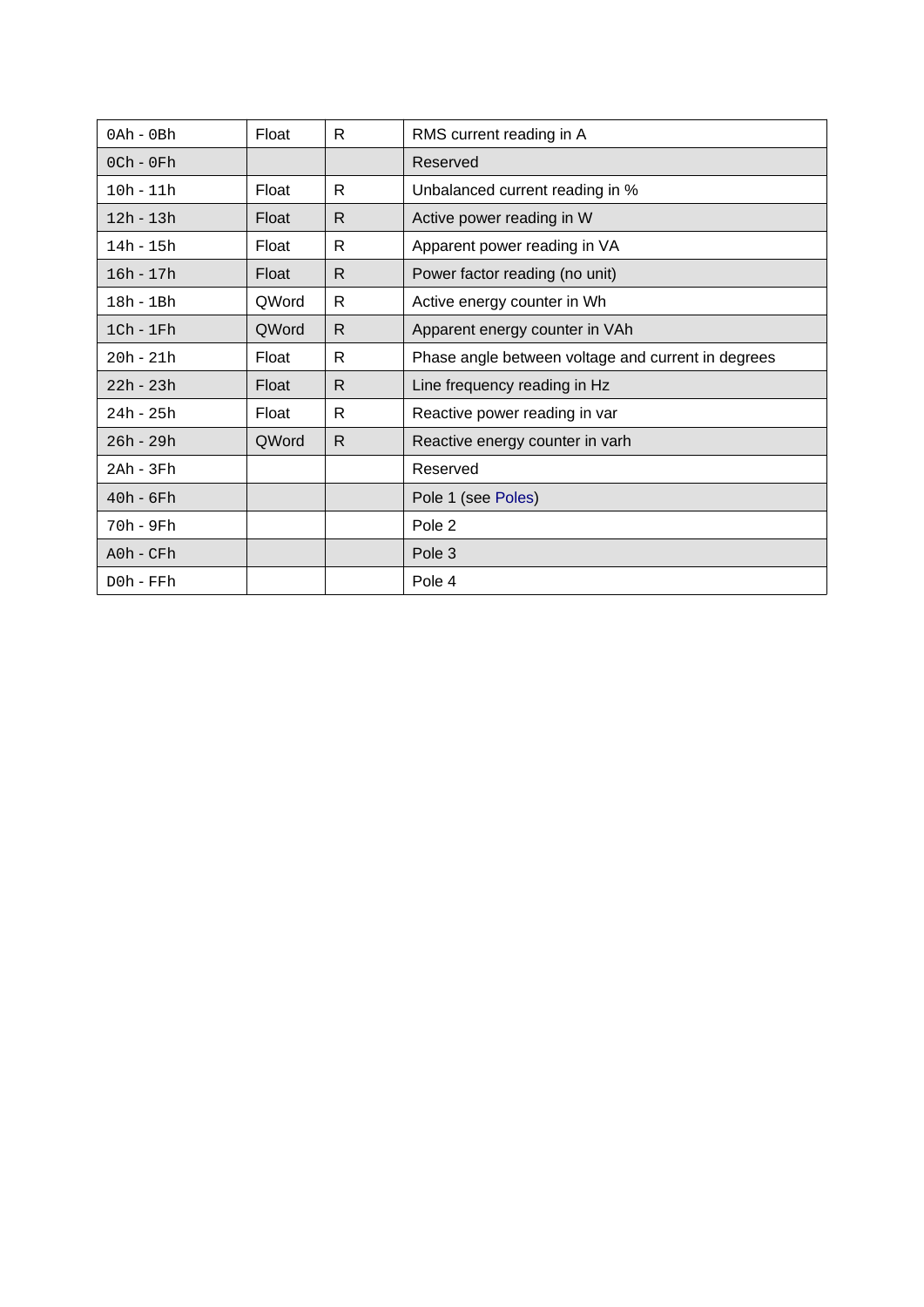#### <span id="page-14-0"></span>**Poles**

Poles contain per-line sensor readings for multi-phase inlets or outlets. They are embedded in the holding register blocks listed above. The number of poles for an inlet out outlet can be found at register offset 02h in the respective block.

The base addresses for inlet *i* poles are  $(i=0..15)$ :

- Pole count: 3002h + i \* 100h
- Pole 1: 3040h + i \* 100h
- Pole 2: 3070h + i \* 100h
- Pole 3: 30A0h + i \* 100h
- Pole 4: 30D0h + i \* 100h

The base addresses for outlet *i* pole blocks are  $(i=0..127)$ :

- Pole count:  $8002h + i * 100h$
- Pole 1: 8040h + i \* 100h
- Pole 2: 8070h + i \* 100h
- Pole 3: 80A0h + i \* 100h
- Pole 4: 80D0h + i \* 100h

| <b>Offset</b>   | <b>Type</b>     | <b>Access</b> | Parameter                              |
|-----------------|-----------------|---------------|----------------------------------------|
| 00h             | <b>Bit Mask</b> | R.            | Pole capabilities (supported sensors): |
|                 |                 |               | • Bit 0: RMS voltage                   |
|                 |                 |               | • Bit 1: RMS current                   |
|                 |                 |               | • Bit 2: Peak current                  |
|                 |                 |               | • Bits 3~4: Reserved                   |
|                 |                 |               | • Bit 5: Active power                  |
|                 |                 |               | • Bit 6: Apparent power                |
|                 |                 |               | • Bit 7: Power factor                  |
|                 |                 |               | • Bit 8: Active energy counter         |
|                 |                 |               | • Bit 9: Apparent energy counter       |
|                 |                 |               | • Bit 10: Phase angle                  |
|                 |                 |               | • Bit 11: Line frequency               |
|                 |                 |               | · Bit 12: Reactive power               |
|                 |                 |               | · Bit 13: Reactive energy counter      |
|                 |                 |               | • Bit 14: Residual current             |
|                 |                 |               | • Bit 15: Residual DC current          |
| $01h - 07h$     |                 |               | Reserved                               |
| 08h - 09h       | Float           | $\mathsf{R}$  | RMS voltage reading in V               |
| $0$ Ah - $0$ Bh | Float           | $\mathsf{R}$  | RMS current reading in A               |
| $0$ Ch - $11h$  |                 |               | Reserved                               |